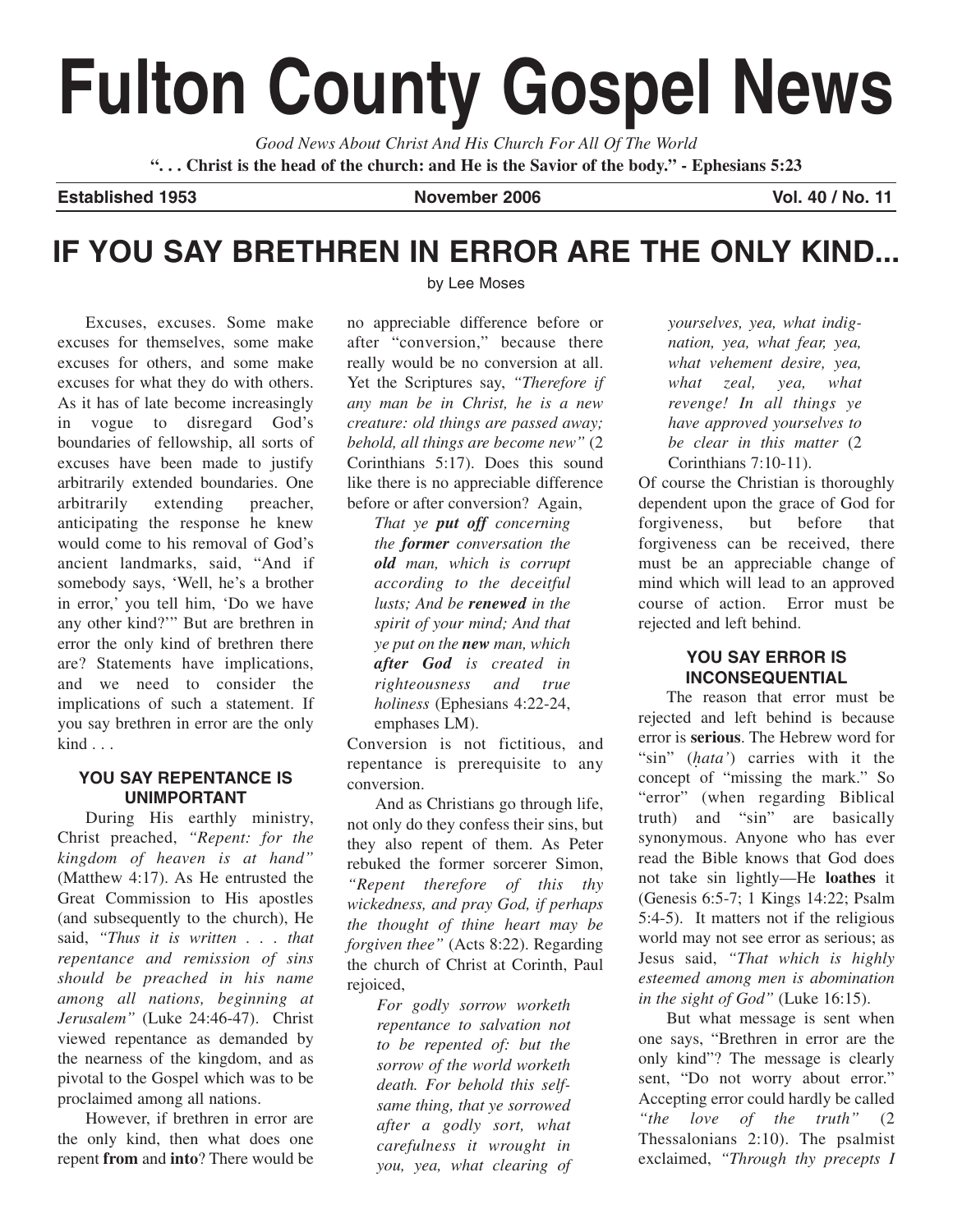#### **FULTON COUNTY GOSPEL NEWS** USPS Publication #211780

. . . is a Periodical publication issued monthly by the Church of Christ at Third and Bethel (P.O. Box 251), Mammoth Spring, AR 72554-0251. **POSTMASTER: Please mail all changes of address to the above address.**

**FCGN** is mailed free of charge to any who care to receive it. We will be happy to add any names to the regular mailing list. If you send in a name we must have a complete address, including number and street name, or R.R. or HCR number, plus box number, or a P.O. Box number and the **NINE DIGIT ZIP CODE**. This paper is supported by voluntary contributions for which we are grateful. Financial information will be furnished upon request. **Mail all address corrections or manuscripts to:**

# **FULTON COUNTY GOSPEL NEWS**

P.O. Box 251 Mammoth Spring, AR 72554

| Lee Moses $\dots\dots\dots\dots\dots\dots$ . EDITOR<br>E-Mail cocfcgn@centurytel.net<br>Website www.fultoncountygospelnews.org |
|--------------------------------------------------------------------------------------------------------------------------------|
| Hosted by TheBible.net                                                                                                         |

### *continued from page 1*

*get understanding: therefore I hate every false way"* (Psalm 119:104). Because he appreciated the value of God's truth, he hated every false way—love of the truth **demands** hating every false way.

There is only one true church, one true Lord, one true faith, and one true baptism (Ephesians 4:4-5). All others are false; they are erroneous; they are **lies**. For one to say error is inconsequential makes him a liar. Those who do not receive the love of the truth, and instead choose to believe a lie, cannot be saved; but will perish (2 Thess. 2:10-12). Excluded from the heavenly city will be *"dogs, and sorcerers, and whoremongers, and murderers, and idolaters, and whosoever loveth and maketh a lie"* (Revelation 22:15, emphasis LM). To say error has consequences would be a grave understatement.

## **YOU SAY GOD IS UNJUST**

In Romans 2, Paul makes a marvelous argument for the justice of God. Many of the Jews scorned the Gentiles as condemned reprobates, all the while believing that they themselves would be able to skate through God's judgment based on their birthright (verses 1-3). Paul repudiated such thinking. He said that *"there is no respect of persons with God"* (verse 11) and that *"we are sure that the judgment of God is according to truth against them which commit such things"* (verse 2). How could God judge impartially and according to truth? Because He *"will render to every man according to his deeds"* (verse 6, emphasis LM). If God justified some and condemned others with no consideration for their conduct, He would not be just. If God were to disregard error, He would not be just.

Furthermore, how could God make the demands that He does if one can never be more than a "brother or sister in error"? He says, *"Wherefore come out from among them, and be ye separate, saith the Lord, and touch not the unclean thing; and I will receive you"* (2 Corinthians 6:17). But if one can only be a brother or sister in error, no one can really "come out from among them," no one can really "be separate," no one can really stop "touching the unclean thing." Such demands would not be just if we could not meet them.

#### **YOU SAY GOD'S FAVOR IS UNATTAINABLE**

If it is impossible to be any kind of Christian than one in error, no one can ever be in favor with God. Fellowship with God would be impossible, as one cannot be **in Christ** and **in error** at the same time. The apostle John uses the picture of light to signify truth and darkness to signify error:

*This then is the message which we have heard of him, and declare unto you, that God is light, and in him is no darkness at all. If we say that we have fellowship with him, and walk in darkness, we lie,*

*and do not the truth: But if we walk in the light, as he is in the light, we have fellowship one with another, and the blood of Jesus Christ his Son cleanseth us from all sin* (1 John 1:5-7).

If one remains "in darkness," he can have no fellowship or favor with God.

Uzzah was a "brother in error." He was only one of many involved in transporting the Ark of the Covenant by means of a cart, instead of having the descendants of Kohath bear it on their shoulders with the staves (2 Samuel 6:3; compare with Numbers 4:15). Then Uzzah would put forth his hand to steady the Ark, when even the Kohathites were forbidden from touching the ark itself (Numbers 4:15, 19-20). Just an oversight, right? How favorably did God view Uzzah's continued error? *"And when they came to Nachon's threshingfloor, Uzzah put forth his hand to the ark of God, and took hold of it; for the oxen shook it. And the anger of the LORD was kindled against Uzzah; and God smote him there for his error; and there he died by the ark of God"* (2 Samuel 6:6-7, emphasis LM).

While we are certainly privileged to stand on glory's side of the cross, nothing has changed regarding God's disposition toward error. If one cannot remove himself from error, he cannot find the favor of God. Peter wrote, *"Ye therefore, beloved, seeing ye know these things before, beware lest ye also, being led away with the error of the wicked, fall from your own stedfastness"* (2 Peter 3:17). However, one can **remain steadfast** and **not be led away** with the **error** of the wicked. And one who **is** led away with error can return back to the favor of God: James wrote, *"Let him know, that he which converteth the sinner from the error of his way shall save a soul from death, and shall hide a multitude of sins"* (James 5:20, emphases LM).

There is obviously no flawless human being on earth. However,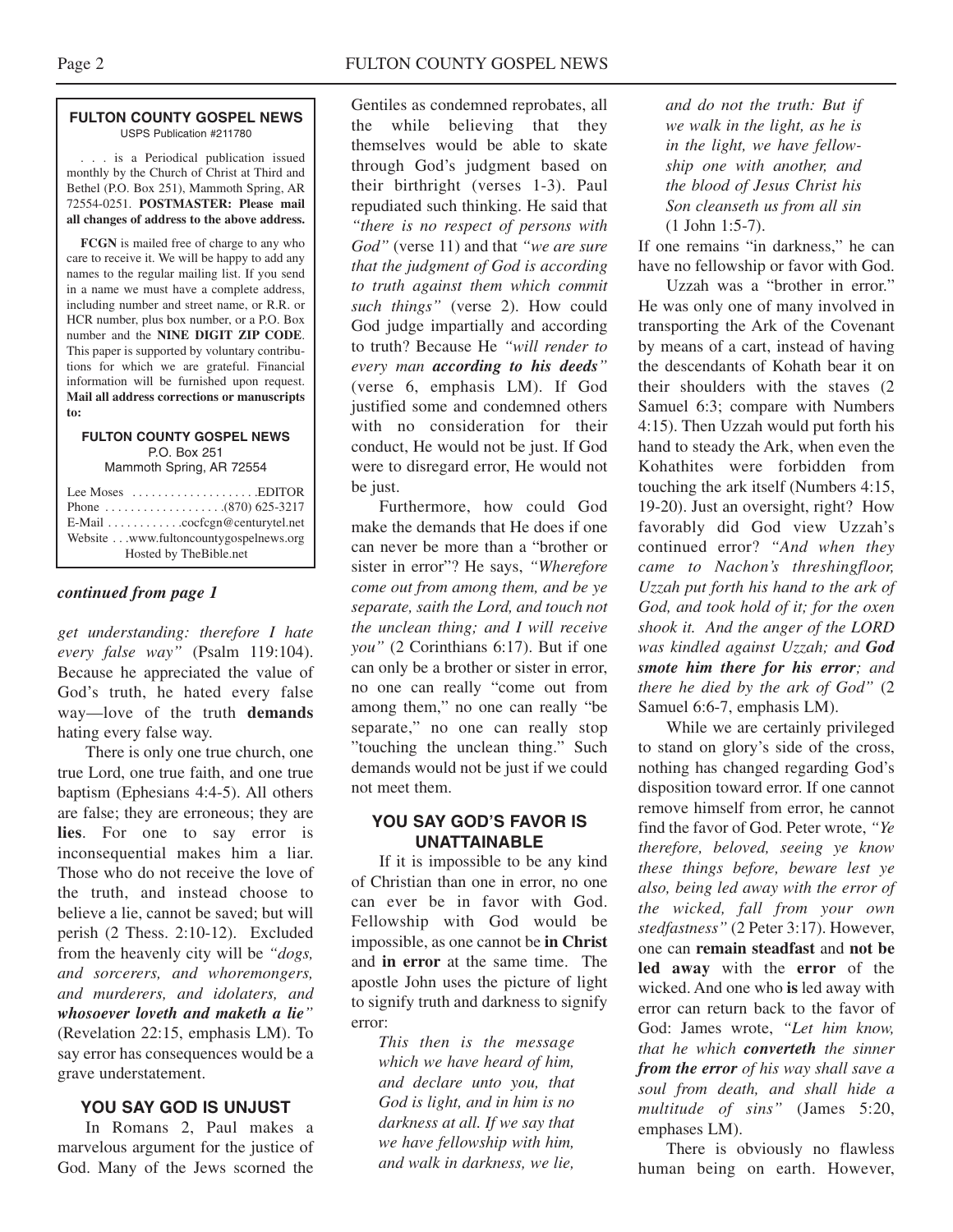Christians are presented *"without fault before the throne of God"* (Revelation 14:5). Is it only at the Judgment that the Lord can deem a Christian a *"good and faithful servant"*? Do we have peace with God while on earth, or do we remain at enmity? Are we absolved from our sins each first day of the week, only to begin to stockpile them throughout the rest of the week? No, Christians have true peace with God. They have removed themselves from error, and their errors have been removed from them, so that they can stand completely justified before God—free from all error (Romans 5:1-2).

Everybody has his faults. However, where it pertains to Biblical truth, the Christian determines to keep himself from error. If a "brother" has always been in error, he has never been in Christ. Let us realize the grave consequences of the statement, "Brethren in error are the only kind."

# **THE CHRISTIAN CHURCH?**

by Boyd Morgan (Deceased, From **FCGN** November 1953)

"The only difference between the church of Christ and the Christian Church is instrumental music" is one of the sad statements that we so often hear today, and is sometimes made by church members.

We have many friends in the Christian Church whom we would welcome with open arms should they lay down their sectarian practices. We ever plead for them to return to the first love.

Many and varied are the differences, and it is a saddening thing to see the break ever widening. The name "Christian" is for individual members and not for the church. Christ is the head of the church, and His church is named after Him, not after the membership. It remains for children to wear the family name rather than the family being named after the children. It is erroneous to say, "Since we are Christians we will have 'Christian churches.'" The gospel nowhere speaks of congregations as Christian churches. Truly the church is made up of Christians the same as a material house might be made up of bricks but the name is not "Christian church". The name denotes ownership and the church of our Lord is referred to as the "church of the firstborn" and the "churches of Christ" (Romans 16:16). Though we are children of God, we yet would not call His church "Children's church."

We appeal to the Christian Church to give proper honor to Jesus Christ through his body. In the split between the Christian Church and the church of Christ a great brotherhood was divided, and today there stands this division which is as displeasing to God as division was when Paul wrote the first chapter of Corinthians.

Christ's church was established in the city of Jerusalem 33 A.D. in fulfillment of the prophecies of God. The Christian Church is modern, originating in an innovation at St. Louis, MO less than a century ago. The church of Christ would welcome the return of this brotherhood which drifted from them, and has never ceased to pray for scriptural unity. As always, the basis of unity must be the word of God, and this continues to be our plea, as it has ever been to a divided religious world. We must ever speak where the Bible speaks, and be silent where the Bible is silent. God's word must be kept and preached in its purity: His silence must not be imposed upon.

For those who may desire to know the differences, some vital contrasts are here shown:

Churches of Christ: Scriptural name (Romans 16:16).

Christian Church: Unscriptural name. Churches of Christ: Scriptural organization (Philippians 1:1).

Christian Church: Unscriptural organization – boards, circles, machinery, societies, aids.

Churches of Christ: Scriptural giving (1 Corinthians 16:1-2).

Christian Church: Unscriptural money schemes, dinners, etc.

Churches of Christ: Scriptural song service (Colossians 3:16).

Christian Church: Unscriptural music in worship, sing and play.

Church of Christ: Uncompromising attitude toward false doctrine (Ephesians 5:11).

Christian Church: Compromising and cooperative attitude toward denominations (2 John 11).

Church of Christ: Scriptural adherence to New Testament identity of the church in name, creed, terms of salvation, worship, and work.

Christian Church: Soft pedaling of the identity, name, creed, doctrine and other New Testament principles.

Church of Christ: Women in their scriptural work.

Christian Church: Women leadership, preachers, and rulers.

Church of Christ: Elders and overseers (Acts 20:28).

Christian Church: Board and majority rule.

Church of Christ: Preachers and evangelists (Acts 21:8).

Christian Church: Preachers, "pastors," and "reverends".

Church of Christ: Observes first day of the week as the Lord's Day (Revelation 1:10).

Christian Church: Observes also in many instances pre-Easter, Easter, Maundy Thursday, candlelight communion, Children's day, Mother's day, Father's day, etc.

Church of Christ: Worships in spirit and truth (John 4:24).

Christian Church: Sometimes leave both spirit and the truth, substituting them with modern inventions to "get the crowds" and to entertain.

These differences are pointed out in love and friendship, openly; as the